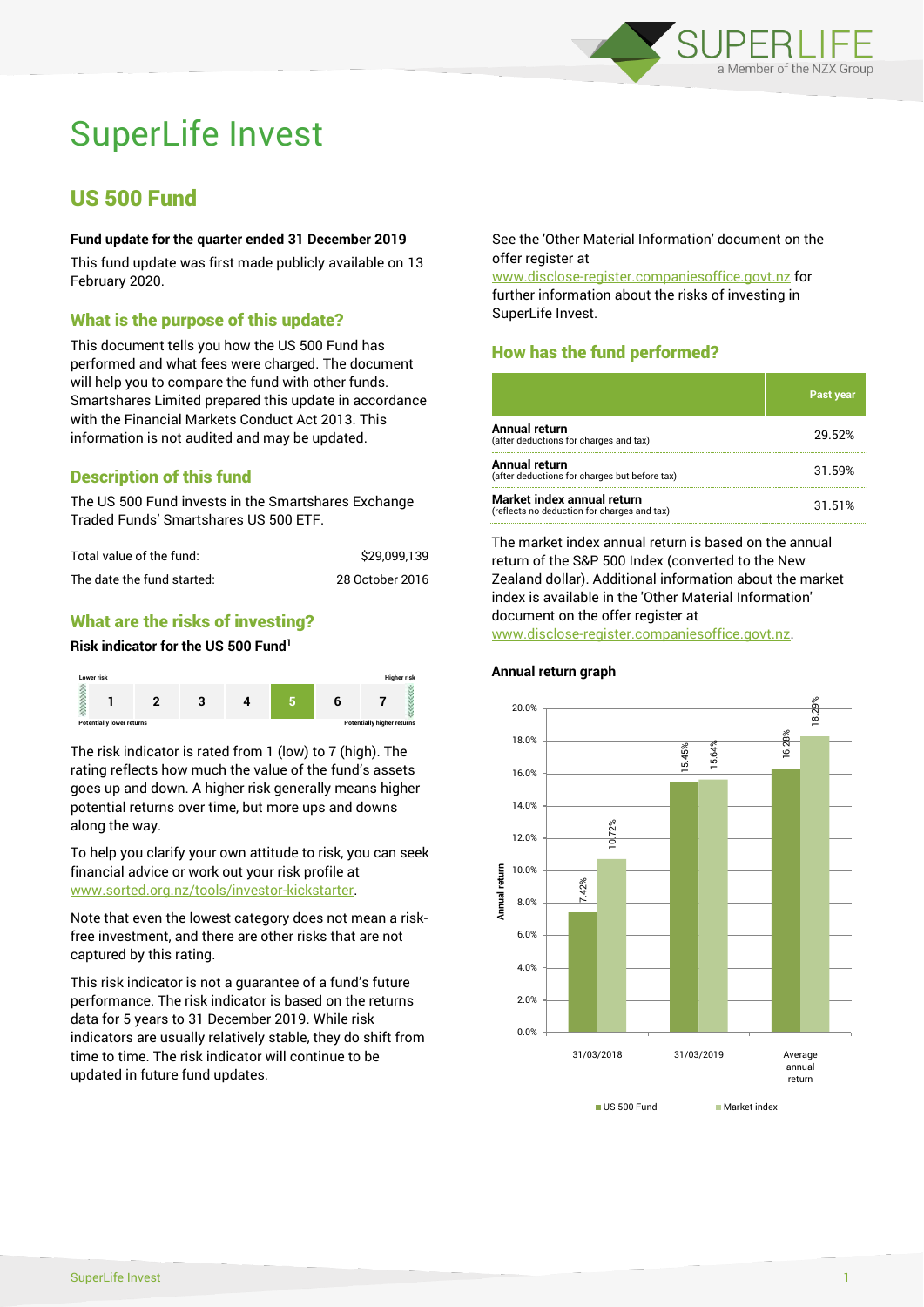

This shows the return after fund charges and tax for each year ending 31 March since the fund started. The last bar shows the average annual return since the fund started, up to 31 December 2019.

**Important:** This does not tell you how the fund will perform in the future.

Returns in this update are after tax at the highest prescribed investor rate (PIR) of tax for an individual New Zealand resident. Your tax may be lower.

#### What fees are investors charged?

Investors in the US 500 Fund are charged fund charges. In the year to 31 March 2019 these were:

|                                                       | % per annum of fund's<br>net asset value |  |
|-------------------------------------------------------|------------------------------------------|--|
| <b>Total fund charges</b>                             | 0.44%                                    |  |
| Which are made up of:                                 |                                          |  |
| <b>Total management and administration</b><br>charges | 0.44%                                    |  |
| Including:                                            |                                          |  |
| Manager's basic fee                                   | 0.37%                                    |  |
| Other management and<br>administration charges        | 0.07%                                    |  |
| Other charges                                         | Dollar amount per investor               |  |
| Administration fee                                    | \$12 per annum                           |  |

Investors may also be charged individual action fees for specific actions or decisions (for example, if an investor has a financial adviser and has agreed to pay a fee to the adviser for providing financial advice). See the Product Disclosure Statement for SuperLife Invest for more information about those fees.

Small differences in fees and charges can have a big impact on your investment over the long term.

GST is included in the fund charges set out above.

#### Example of how this applies to an investor

Jess had \$10,000 in the fund and did not make any further contributions. At the end of the year, Jess received a return after fund charges were deducted of \$2,952 (that is 29.52% of her initial \$10,000). Jess paid other charges of \$12. This gives Jess a total return after tax of \$2,940 for the year.

#### What does the fund invest in?

#### **Actual investment mix**

This shows the types of assets that the fund invests in.



#### **Target investment mix**

This shows the mix of assets that the fund generally intends to invest in.

| <b>Asset Category</b>        | <b>Target asset mix</b> |
|------------------------------|-------------------------|
| Cash and cash equivalents    | 1.00%                   |
| New Zealand fixed interest   |                         |
| International fixed interest |                         |
| Australasian equities        |                         |
| International equities       | 99.00%                  |
| Listed property              |                         |
| Unlisted property            |                         |
| Commodities                  |                         |
| Other                        |                         |